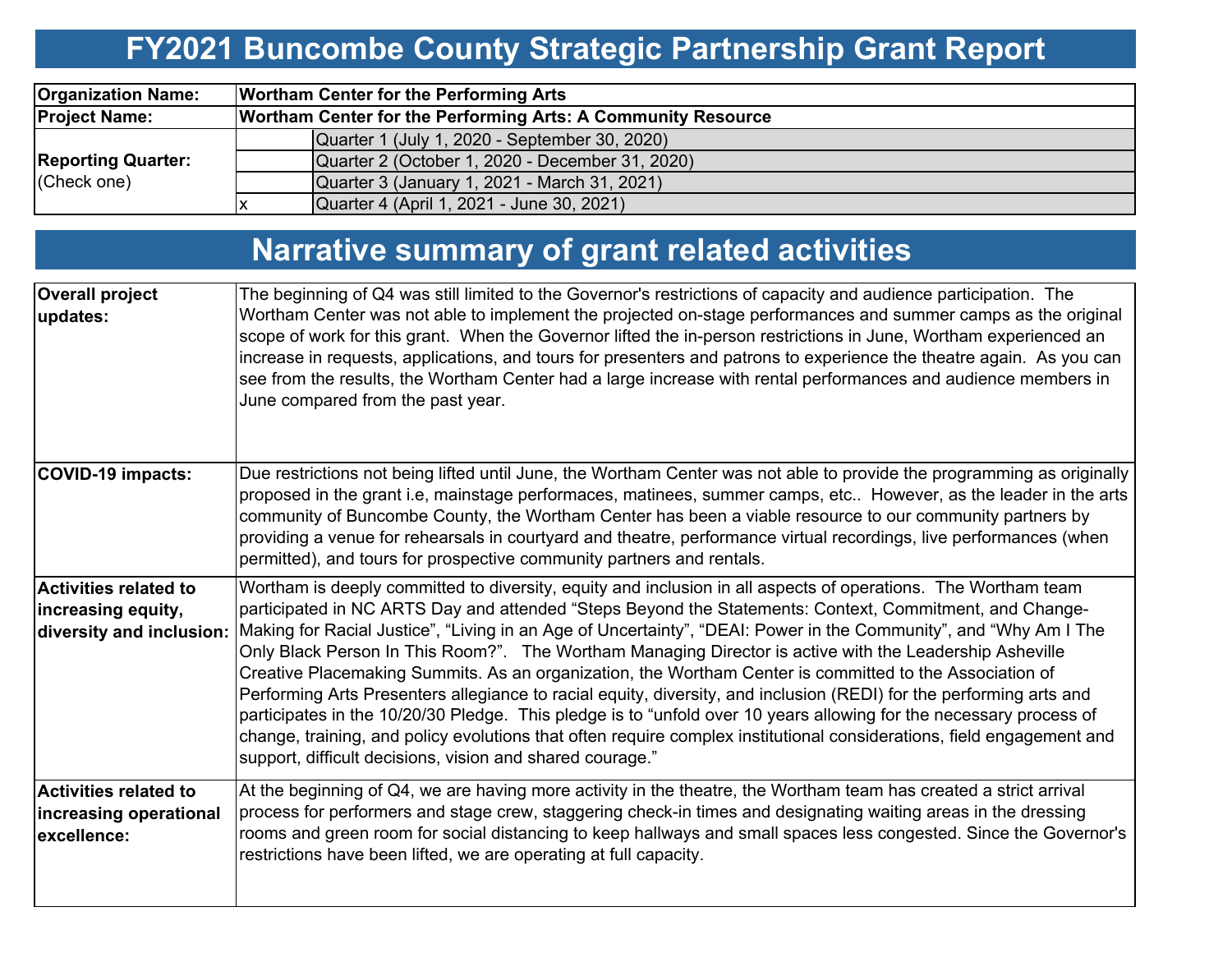## **FY2021 Buncombe County Strategic Partnership Grant Report**

| <b>Organization Name:</b> |    | <b>Wortham Center for the Performing Arts</b>                       |  |  |  |  |  |  |
|---------------------------|----|---------------------------------------------------------------------|--|--|--|--|--|--|
| <b>Project Name:</b>      |    | <b>Wortham Center for the Performing Arts: A Community Resource</b> |  |  |  |  |  |  |
|                           |    | Quarter 1 (July 1, 2020 - September 30, 2020)                       |  |  |  |  |  |  |
| <b>Reporting Quarter:</b> | 10 | Quarter 2 (October 1, 2020 - December 31, 2020)                     |  |  |  |  |  |  |
| (Check one)               |    | Quarter 3 (January 1, 2021 - March 31, 2021)                        |  |  |  |  |  |  |
|                           |    | Quarter 4 (April 1, 2021 - June 30, 2021)                           |  |  |  |  |  |  |

### **Progress toward annual goals**

|                                                             |                    | Please only include new data for the specific quarter |                  |                  |                  |                                                 |
|-------------------------------------------------------------|--------------------|-------------------------------------------------------|------------------|------------------|------------------|-------------------------------------------------|
| <b>Measure</b>                                              | <b>Annual Goal</b> | <b>Quarter 1</b>                                      | <b>Quarter 2</b> | <b>Quarter 3</b> | <b>Quarter 4</b> | <b>Progress</b><br>toward<br><b>Annual Goal</b> |
| # of public events and programs hosted                      | 125                | 11                                                    | 47               | 55               | 41               | 154                                             |
| % of events that are presented by Buncombe<br>County groups | 60%                | 90%                                                   | 96%              | 95%              | 100%             | 92%                                             |
| $\#$ of theatre visitors/participants                       | 16,500             | 244                                                   | 1,097            | 1,276            | 1,465            | 4,082                                           |
| # of Buncombe County student<br>visitors/participants       | 39,500             |                                                       | 120              | 1,796            | 2,471            | 4,387                                           |
| # of virtual events hosted                                  | 15                 | 11                                                    |                  | 8                | 24               | 45                                              |
| $\#$ of participants at virtual events                      | 5,000              | 682                                                   | 1,100            | 520              | 562              | 2,864                                           |

#### **Comments:**

As the leader in the arts community in Buncombe County, the Wortham Center hosted 120 performances in our courtyards, parking deck, Asheville Outlet Mall, and online streaming including local artists. Provided space for more than 11 community partners including multi-day rehearsals throughout the lobby and all three theatres, multi-day video recording for streaming events in the Diana Wortham Theatre, and walking exhibits in the lobby. Streamed virtual programming to over 20 classrooms in Asheville and Buncombe County for students to experience arts workshops and engage safely in lessons, videos, activities, and arts integration experiences. Partners included Black Box Dance Theatre and Aquila Theatre. Due to the Governor's capacity restrictions during Q1 through most of Q4, the Wortham Center was not allowed to open the theatre to full capacity for visitor patricipation until June 1st.